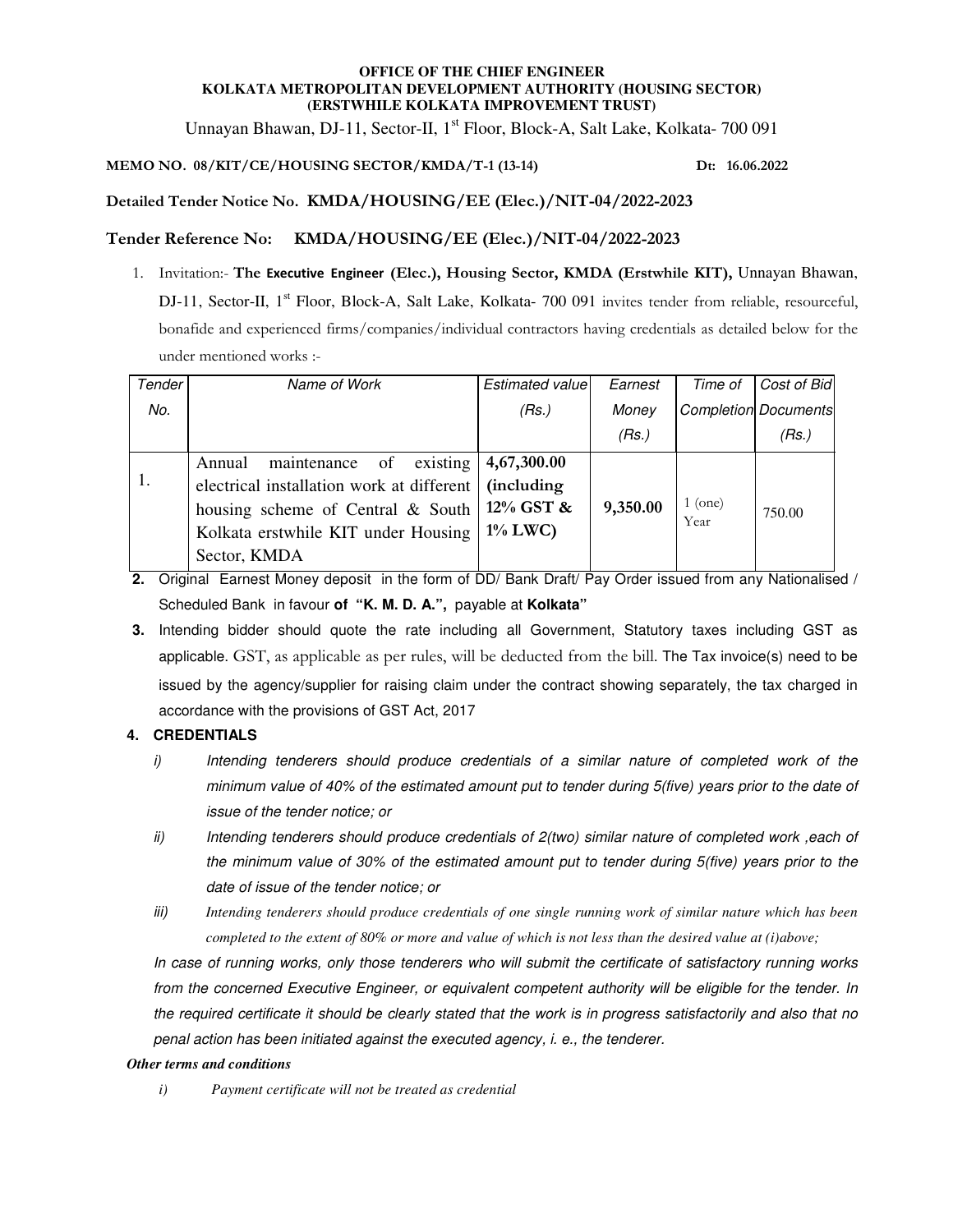- *ii) Credential certificate issued by the Executive Engineer or equivalent or competent authority of a State/ Central Government, State/ Central Government undertaking, Statutory/ Autonomous bodies constituted under the Central/ State statute, on the executed value of completed/ running work will be taken as credential.*
- iii) **Earnest Money:-** The tenderer shall have to deposit requisite earnest money along with the tender document in prescribed manner failing which the tender shall be rejected. The balance earnest money if any to fulfill 2(two) percent of the tender value is to be deposited at the time of execution of formal agreement.

### iv) **Additional Performance Security other than Security Deposit::**

- **1.** If the accepted bid value of the successful Bidder is 80% or less of the Estimated amount put to tender, Additional Performance Security  $\omega$  10% of the Tendered Amount shall be submitted in the form of Bank Guarantee of any Scheduled Bank within seven working days from the date of issuance of Letter of Acceptance to ensure the quality and proper execution of the work. The said Bank Guarantee shall have to be valid up to end of the Contract Period and shall be renewed accordingly, if required. If the successful Bidder fails to submit the Additional Performance Security within the Time Period mentioned here, Earnest Money of the Bidder will be forfeited and other necessary actions as per NIT like blacklisting of the contractor, etc, may be taken.
- **2.** The Bank Guarantee shall be returned immediately on successful completion of the Contract. If the bidder (the Contractor) fails to complete the work successfully, the Additional Performance Security shall be forfeited at any time during the pendency of the Contract period.
- **3.** Necessary provisions regarding deduction of Security Deposit from the progressive bills of the Contractor as per relevant clauses of the Contract shall in no way be altered / affected by the provision of this Additional Performance Security.

#### **5. Details Tender Proceedings will as follows :**

|                  | Last date of receipt of application (in duplicate) along with |  | On 28.06.2022 upto 01.00 p.m         |  |  |  |
|------------------|---------------------------------------------------------------|--|--------------------------------------|--|--|--|
|                  | I.T. P. Tax, credential for tender.                           |  |                                      |  |  |  |
| (2)              | Last Date and time for permission for participating           |  | $\vert$ On 28.06.2022 upto 01.30 p.m |  |  |  |
| 3)               | Last date and time of submitting of tender                    |  | $\vert$ On 30.06.2022 upto 02.00 p.m |  |  |  |
| $\left(4\right)$ | Date and time of opening of tender                            |  | On 30.06.2022 at 3.00 p.m            |  |  |  |

Tenders will be opened by **The Executive Engineer (Elec.), Housing Sector, KMDA (Erstwhile KIT )** or his authorized representative in presence of tenderer or their authorized representatives who may like to be present.

## **5. a) List of common documents shall have to be by each tenderer at the time of submission of last date of receiving tender.**

- i. Income Tax Return ( For last 3yrs )
- ii. Audited Balance Sheet ( For last 3yrs)
- iii. Pan Card.
- iv. Latest Trade License
- v. Supervisor's Licensing Certificate along with Part Nos. 1, 2, 3, 4, 6A & 11
- vi. Professional Tax clearance certificate.
- vii. Valid 15 digit Goods and Services Taxpayer Identification Number (GSTIN) under GST Act, 2017 & Latest Vat return Trade License.
- viii. Technical Credential.
- ix. Work Order for the work in technical credential.
- x. Bank Solvency Certificate on 20% of the estimated amount put to tender.